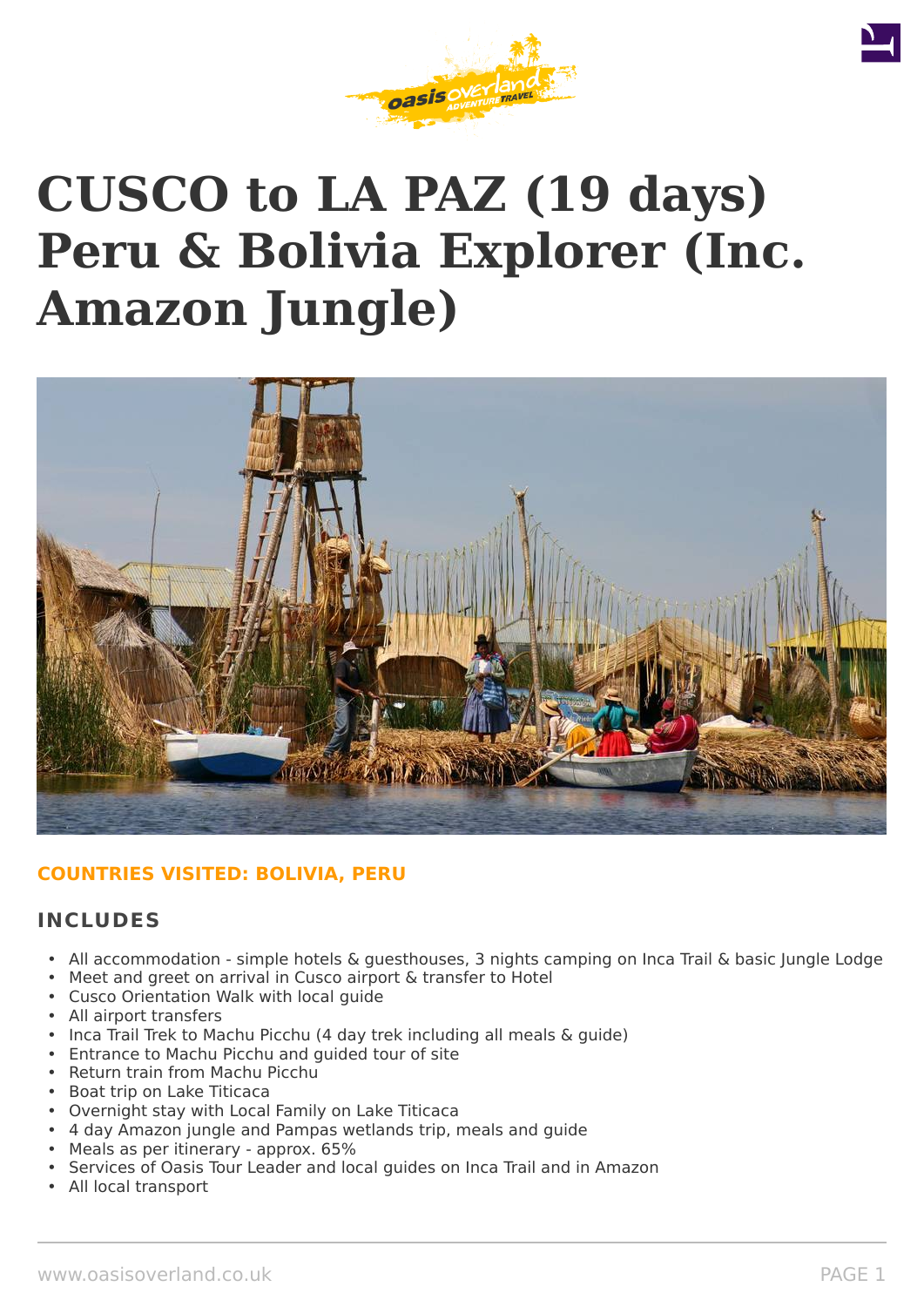# **EXCLUDES**

- Visas
- International Flights
- Meals not listed in the itinerary
- Travel Insurance
- Airport Taxes
- Drinks
- Optional Excursions as listed in the Pre-Departure Information
- Tips

# **TRIP ITINERARY**

# **DAYS 1 CUSCO**

Our local guide will meet you at **Cusco airport** and transfer you to the joining Hotel in the serene area of San Blas. Our guide will arrange a suitable time to take you on an **orientation walk of the City**, so you can get your bearings and make the most of your time in Cusco. (No meals included)

Overnight: Andean South Hotel

# **DAYS 2 CUSCO**

Cusco, the outdoors capital of Peru and our base for the next 7 days. A mecca for adventure travel, Peru's famous Inca Trail begins near this city. Although Cusco is today a colonial city, most of its churches and museums are built on top of original Inca stonewalls which are clearly visible. You have the option of doing a day tour of the beautiful Urubamba or Sacred Valley of the Incas where you'll find temples, terraces, local communities and markets before returning to Cusco for a good night's sleep before your Inca Trail! (Breakfast)

Overnight: Andean South Hotel

# **DAYS 3 - 6 INCA TRAIL**

We head out early from Cusco to the Urubamba Valley from where we begin our 4 day hike along the Inca Trail to **Machu Picchu**. This moderate to strenuous hike is a once in a lifetime experience and anyone with a good level of fitness will enjoy it. A stunning combination of awesome views, Inca ruins, magnificent mountains and exotic adventure. There are several treks which you can take in Machu Picchu. When permits are still available, we will organise the **[Classic Trail](https://www.oasisoverland.co.uk/classic-inca-trail-information)** trek, but great alternative Inca Trail treks, like the **[Lares](https://www.oasisoverland.co.uk/lares-inca-trail-information)** or **[Salkantay](https://www.oasisoverland.co.uk/salkantay-inca-trail-information)** can be arranged when the Classic is not available or by your choice (must be prearranged at time of booking). These alternatives mean that you still get to visit Machu Picchu. Tours to Machu Picchu are absolutely unbelievable; a trip to this City in the Clouds is an ancient and awe-inspiring part of our South America travel tour. Besides seeing Machu Picchu, you are able to enjoy the architectural uniqueness of Cusco and explore some of the colourful surrounding markets. Please note that for all those visiting Machu Picchu there is now the option to buy a ticket to go up the summit next to Machu Picchu, Huayna Picchu. Tickets for this must be requested at the time of your booking with us, and payment made in advance in the UK. You will have the option to add the tickets to go up Huayna Picchu when you make your booking online, be sure to add them if you would like them.

Our route back to Cusco for all options is by train. (Breakfast x 4, Lunch & Dinner x 3).

Overnight: Inca Trail camping (three nights)

Overnight Cusco: Andean South Hotel (or similar)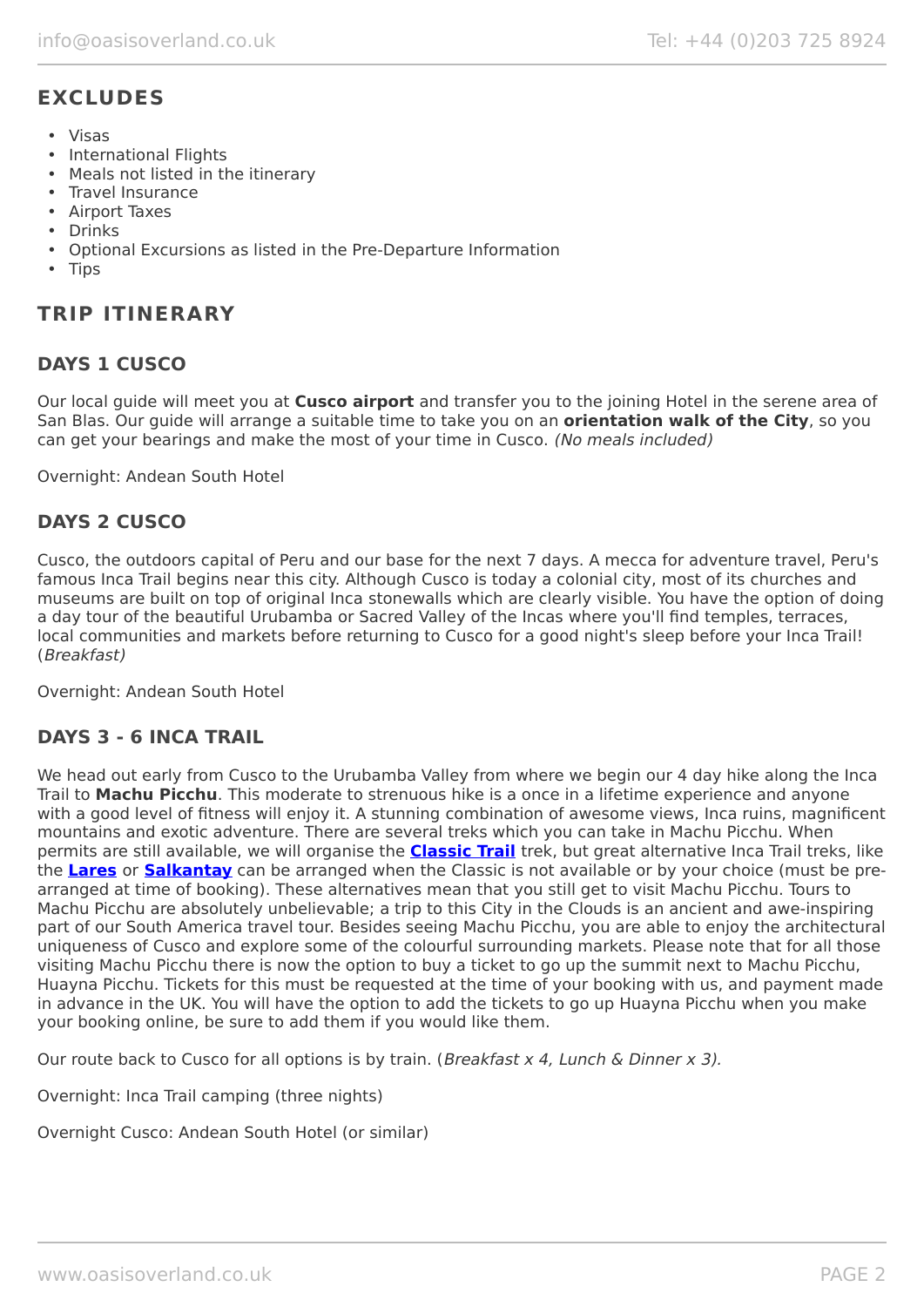# **DAYS 7 - 8 CUSCO**

We have 2 free days in **Cusco** to relax and recover as well as explore more of the city and its museums and churches or look for local crafts from Alpaca woollen jumpers to Andean musical instruments and local jewellery. The adventurous can go white water rafting on the Urubamba or Apurimac River. (*Breakfast x 2*)

Overnight: Andean South Hotel (or similar)

# **DAYS 9 - 11 CUSCO TO PUNO**

Bordering Peru and Bolivia at 3800m lies **Lake Titicaca** which will be one of the most memorable stops on your tour. Lake Titicaca is the original place of the **Uros Indians** who have made their homes on **floating reed islands**. By boat we visit the floating islands during the day and then we go that one step beyond the average and spend the night with one of the Indian families on the lesser known islands **Isla Amantani or Taquile**. Spending some time in these local communities is a definite highlight of travel to Peru and is almost like stepping back in time. This experience will provide a unique opportunity to learn more about the traditional lifestyle of the Andean people and their customs as well as supporting these families with some extra income.

On return from the Islands, you have the rest of the day to relax in Puno, on the shores of **Lake Titicaca**, and experience the rich Andean culture. (Breakfast x 3, Lunch & Dinner x 1)

Overnight Puno: Hotel Italia (or similar)

Overnight Lake Titicaca: Family homestay

# **DAYS 12 - 13 TITICACA TO LA PAZ**

Our tour of Peru draws to a close this morning, as we leave for **Bolivia**. After crossing the border we continue onto the impressive city of **La Paz**, where the rest of the day is yours to explore. Bolivia is considered the most indigenous of all South American countries and this is clearly visible in La Paz. The capital is a hilly city full of markets and traditionally dressed people. (Breakfast <sup>x</sup> 2)

Overnight: Estralla Andina Hotel (or similar)

# **DAYS 14 LA PAZ**

Today we have a free day to explore the city of **La Paz. La Paz** is like no other city you will have visited, set in a stunning valley, surrounded by **6000mtr peaks**! The streets are narrow and winding, full of brightly dressed Andeans selling their wares! You may chose to visit the main sights such as **Murillo Square** & Cathedral, Congress and Government Palace (built in 1800's), The **Incan Gold Museum, Valley of the Moon** and the famous **Witches Market**. Alternatively you could make your way out to the **Killi Killi lookout point** to enjoy a 360 degree view of the city!

For those who are feeling adventurous, you may wish to partake in the **Gravity Assisted Mountain Biking** down the **Worlds Most Dangerous Road,** or visit the worlds highest ski resort at over 5000mtrs! (Breakfast)

Overnight: Estrella Andina Hotel (or similar)

# **DAYS 15 LA PAZ TO AMAZON JUNGLE**

We depart early from La Paz for our flight to **Rurrenabaque** in the **Amazon basin (flight time approx 40 minutes)**. Once we arrive, we head to the shores of the **Beni River** to board a boat to Madidi National Park. On the way we'll see the impressive **Estrecho del Bala**, which is a pass where the Beni River becomes narrow and deep. We navigate **Beni and Tuichi** rivers for approximately three hours to arrive at our lodge where we'll take our lunch and rest a little preparing ourselves for our adventure in the **Bolivian Amazon**.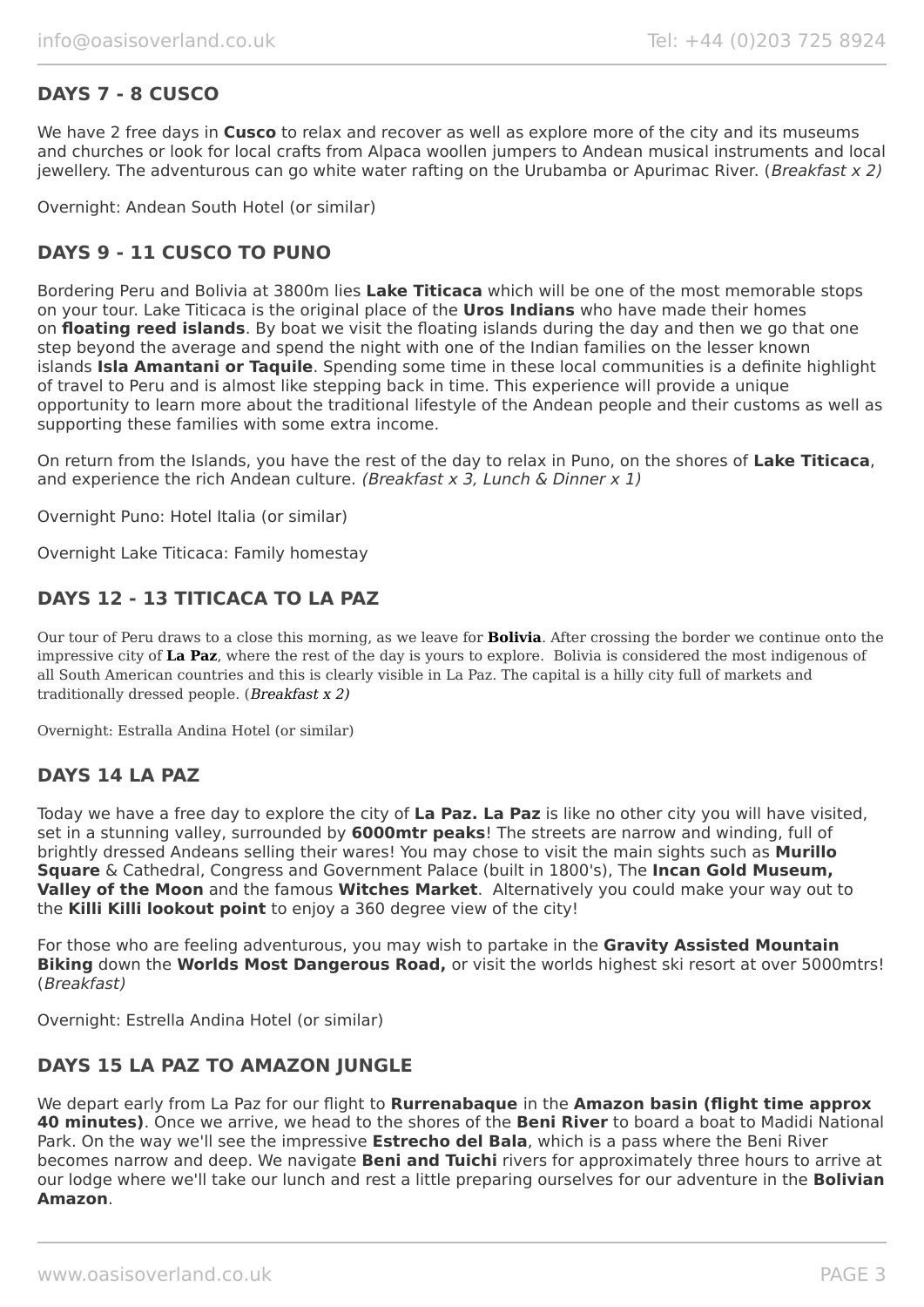In the afternoon, we follow jungle paths to learn about the rich flora of the region, **medicinal plants**, toxic plants, mushrooms, and much more. Later we return to the lodge for our dinner, before venturing out on a night walk to feel and hear the sounds of the Amazon and to **observe nocturnal animals**. (Breakfast, Lunch, Dinner)

Overnight: Amazon Jungle Lodge

# **DAYS 16 AMAZON JUNGLE**

In the morning we continue exploring the **beautiful jungle** learning from our indigenous guides about the trees, leaves, flowers and plants as well as visiting a clay lick to observe several species of **macaws, parrots and parakeets** licking salty clay to help with their digestion.

Next we travel by river and then switch to 4x4 vehicles to drive towards **Yacuma River.** On the way we'll pass by the picturesque towns of **Reyes and Santa Rosa**. On the river you will enjoy the extraordinary beauty of the region and its **rich wildlife**. On the way to the lodge we hope to see on the river banks, **alligators, turtles, capybaras, Bolivian squirrel monkeys**, and much more. (Breakfast, Lunch, Dinner)

Overnight: Amazon Jungle Lodge

# **DAYS 17 AMAZON JUNGLE**

After breakfast we go for a walk to learn about, and experience, another **Amazonian Ecosystem** well known as **Pampas**. This area is characterised by its wetlands and as the jungle becomes less dense our opportunities for spotting tropical wildlife become much greater. Here we are going to search for more fauna, such as birds, caiman, and the famous Amazonian **Anaconda**. In the afternoon we get back to the river and we look for a good spot for fishing piranhas and swimming with the extraordinary **Pink Dolphins** known as Bufeo. After dinner, we'll need our torches as we explore the river in search of **caiman**! (Breakfast, Lunch, Dinner)

Overnight: Pampas Lodge (or similar)

# **DAYS 18 AMAZON JUNGLE TO LA PAZ**

Today we explore the pampas on foot, and our aim is specially to find monkeys such as the **Squirrel Monkey** called by locals the "Mono Chichilo", the **Howler Monkey** called locally "Maneche", the **Spider Monkey** "Mono Negro", and others. There is also the opportunity to try your hand at **piranha fishing** and, if the water level is high enough, **swimming with river dolphins.** We return to the lodge for our lunch, and prepare for our drive back to **Rurrenabaque** where we'll take our late afternoon flight back to **La Paz**. Upon arrival in La Paz we transfer back to our hotel. (Breakfast, Lunch)

Overnight: Estrella Andina Hotel (or similar)

# **DAYS 19 LA PAZ**

The tour ends in La Paz after breakfast, and your time is free to enjoy the city until your included departure airport transfer. If your flight departs after hotel checkout (12:00), there is safe luggage storage for your bags until you are ready to go to the airport. If you want to stay longer in La Paz we can book post-trip accommodation for you, or if you are travelling on in South America the city is well-connected and a great place for onward travel. (Breakfast)

# **ESSENTIAL INFORMATION ABOUT YOUR TRIP**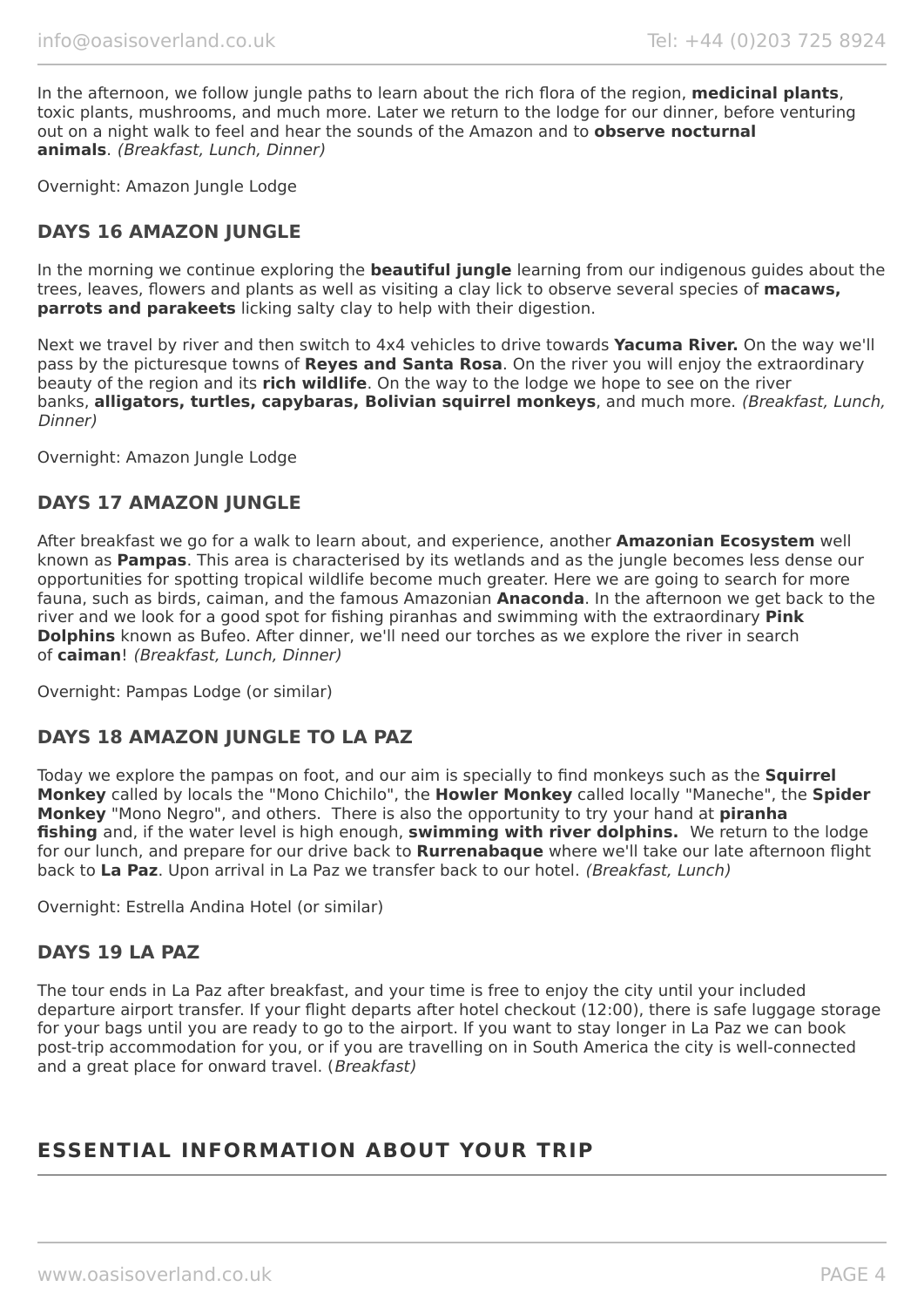# **ARRIVAL & ACCOMMODATION**

**Trip Joining Point:** Andean South Hotel - Cusco

**Start Time Day 1:** 14:30

**Address:** Tandapata Street, 635 Sanbla's Neighborhood, Cusco

**Website:** [www.andeansouth.com](http://www.andeansouth.com/)

**Email: [reservas@andeansouth.com](mailto:reservas@andeansouth.com)**

All prices listed are approximate and subject to limited availability.

| <b>Room Type</b>     | <b>Price</b> | <b>Description</b> |
|----------------------|--------------|--------------------|
| Single en-suite      | US\$30.00    | Per Room           |
| Double/Twin en-suite | US\$45.00    | Per Room           |
| Triple en-suite      | US\$60.00    | Per Room           |

The trip starts from the Andean South Hotel. On Day 1 a suitable time will be arranged for an orientation walk of the city with your guide. You will meet in the hotel reception.

The Andean South Hotel is located in the San Blas district just one minute from the peaceful and charming Plaza San Blas. San Blas is a young and hippy area, with a great selection of nightlife, yet it's also quiet enough for a good night's sleep. The Andean South takes pride in its guest services and the staff will ensure you a memorable stay in the "City of the Incas".

#### **PRE-TRIP ACCOMMODATION:**

We provide a free service for booking pre-trip accommodation and airport transfers. Just log in to **[My](https://oasisportal.eecsoftware.com/login.php) [Oasis Account](https://oasisportal.eecsoftware.com/login.php)** and select the accommodation / transfer required, or contact us direct. We will require your flight number, arrival time, and arrival date so please ensure this information is forwarded to us as soon as you have booked your flight. Please book this service as soon as you have booked your flight and no later than 6 weeks prior to departure, after which a late booking fee will apply. If you have booked through a travel agent you will not have an account allocated, so please contact your agent to request pre-trip accommodation and airport transfers.

Double, twin, and triple rooms will be provided subject to availability, where requested. However when not available we may need to book other rooming arrangements, and will fit these as closely as possible to your request. Those travelling solo will be put in shared rooms to reduce the costs to them, which may be twin/triple shares with other Oasis Overland travellers. Single rooms may be available in some cities for solo travellers, and we will arrange this for you on request, subject to availability.

If you are arriving early in the morning and you would like to check in immediately, you may have to reserve your room for the previous night to ensure direct check in, otherwise you may have to wait until normal check in times (usually 1pm to 2pm).

Accommodation costs for any additional nights booked are payable direct to the hotel on arrival in Nuevo Sol or \$US.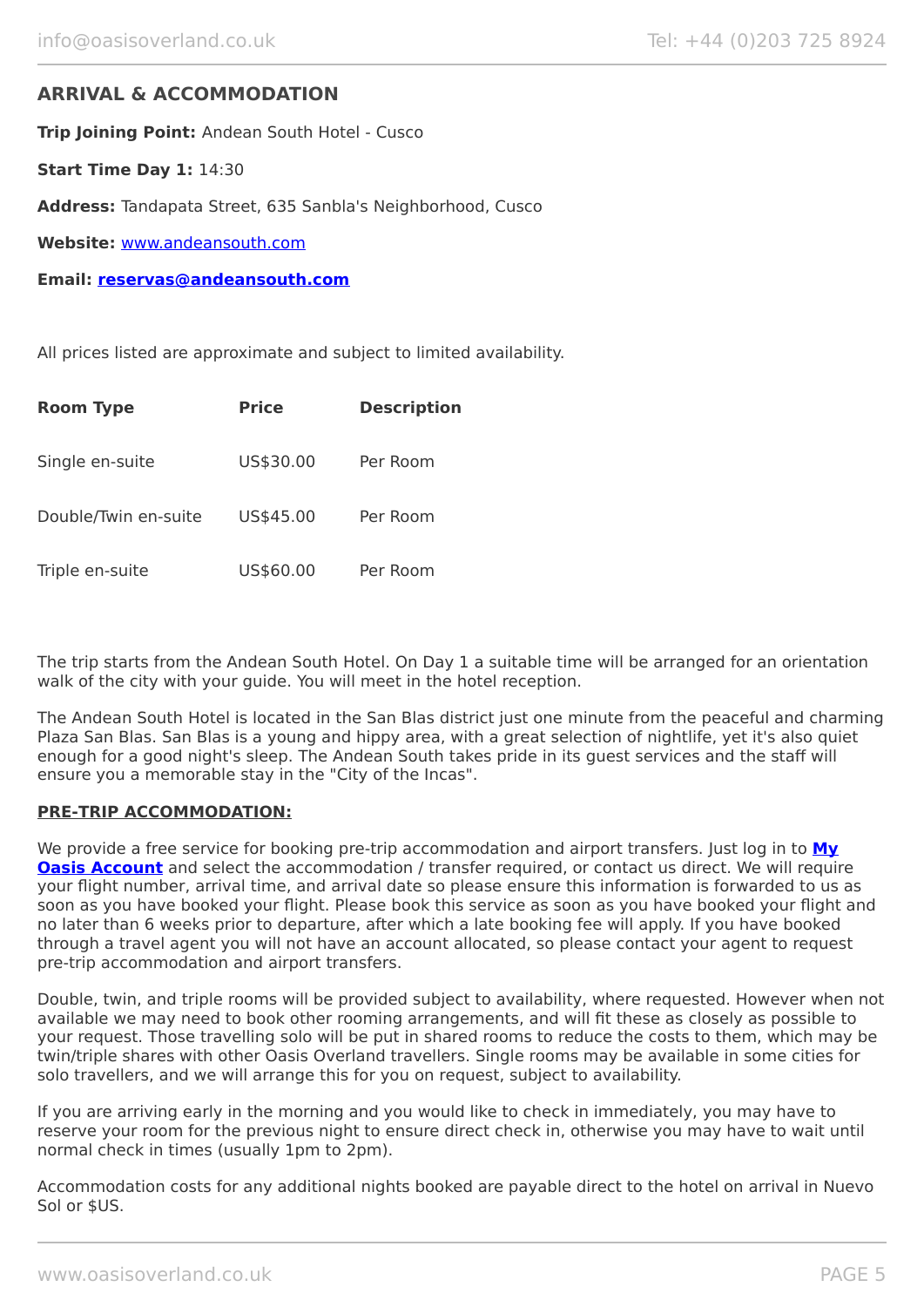### **AIRPORT TRANSFERS:**

**Airport Transfers are included** in the cost of your adventure (provided you request these via the UK office or your account six weeks before your departure).

On arrival into Cusco airport you will be met by a local representative who will take you to the group joining Hotel. The driver will have your name on a sign with Oasis Overland.

If your flight is delayed or cancelled and is going to arrive more than 1 hour later than the time you have provided us with, please call us immediately (emails may not be received- particularly on weekends). If for any reason upon your arrival at Cuzco airport (eg. problem with immigration or lost baggage) you are delayed by more than 1 hour before getting through to the arrivals hall, you will need to call our local representative Sonia on +51 84 266935 or +51 989 551082 to rearrange the transfer. If you do not inform us of any delays and your transfer is missed, you will need to take a taxi to the starting hotel, at your own expense.

### **PRE-DEPARTURE MEETING**

Day 1, your arrival day and Day 2 of the itinerary are both free days. After your arrival on Day 1, your guide will take you on an orientation around Cusco, free time will also allow you to take it easy and help with altitude acclimatisation. There will be a pre-departure meeting in the starting hotel on the evening of Day 2, usually around 6:00pm. There will be a notice in reception advising the exact time and here your crew will explain how the day to day running of the trip works. Your Tour Leader will **collect your Local Payment** money as well as a photocopy of your **passport information page**, **insurance policy details** with policy number and confirmation that the duration will cover you for the entire trip and a **24-hour emergency assistance** telephone number. It is essential that you attend this meeting please let the UK office or your tour leader know if you are unable to do so.

# **POST TRIP ACCOMMODATION AND AIRPORT TRANSFERS**

Post-trip accommodation & airport transfers can be arranged with your tour leader during the trip or directly with the hotel on arrival. The return airport transfer is not included and is at your own expense. We regret these services cannot be arranged via the Oasis office before departure.

# **FLIGHT INFORMATION**

Normally our trips start in the evening of day 1 with a pre-departure meeting (you will be given exact details on when and where to meet either on collection from the airport or it will be clearly noted in the reception of our joining hotel). Please check the start time of your trip in the Accommodation Information section and allow extra time for your arrival wherever possible.

We recommend allowing an extra day post trip for any itineraries that include an internal flight or a jungle option, to allow for flight delays. You may also wish to allow some extra time to explore your arrival and departure cities

There are many online flight search engines such as **[www.skyscanner.net](http://www.dpbolvw.net/click-5720161-10639348)** or **[www.ebookers.co.uk](http://www.ebookers.co.uk/)**, flights can also be booked direct with airline websites or through travel agencies. Please inform us of your flight details through your online account, as airport transfers can be arranged for various trips.

**One way ticket:** If you intend to travel on a one way ticket to meet up with one of our trips, without possessing an onward flight ticket - we recommend that you have a copy of your payment confirmation/ receipt (that you will be sent at time of your balance payment) available at immigration to assist easy entry.

**Departure Taxes:** Please check with your Travel Agent or Airline if your flight ticket already includes a departure tax payment out of the country. If it does not - please budget for approx US\$30 to \$70 USD - to be paid in US\$ only.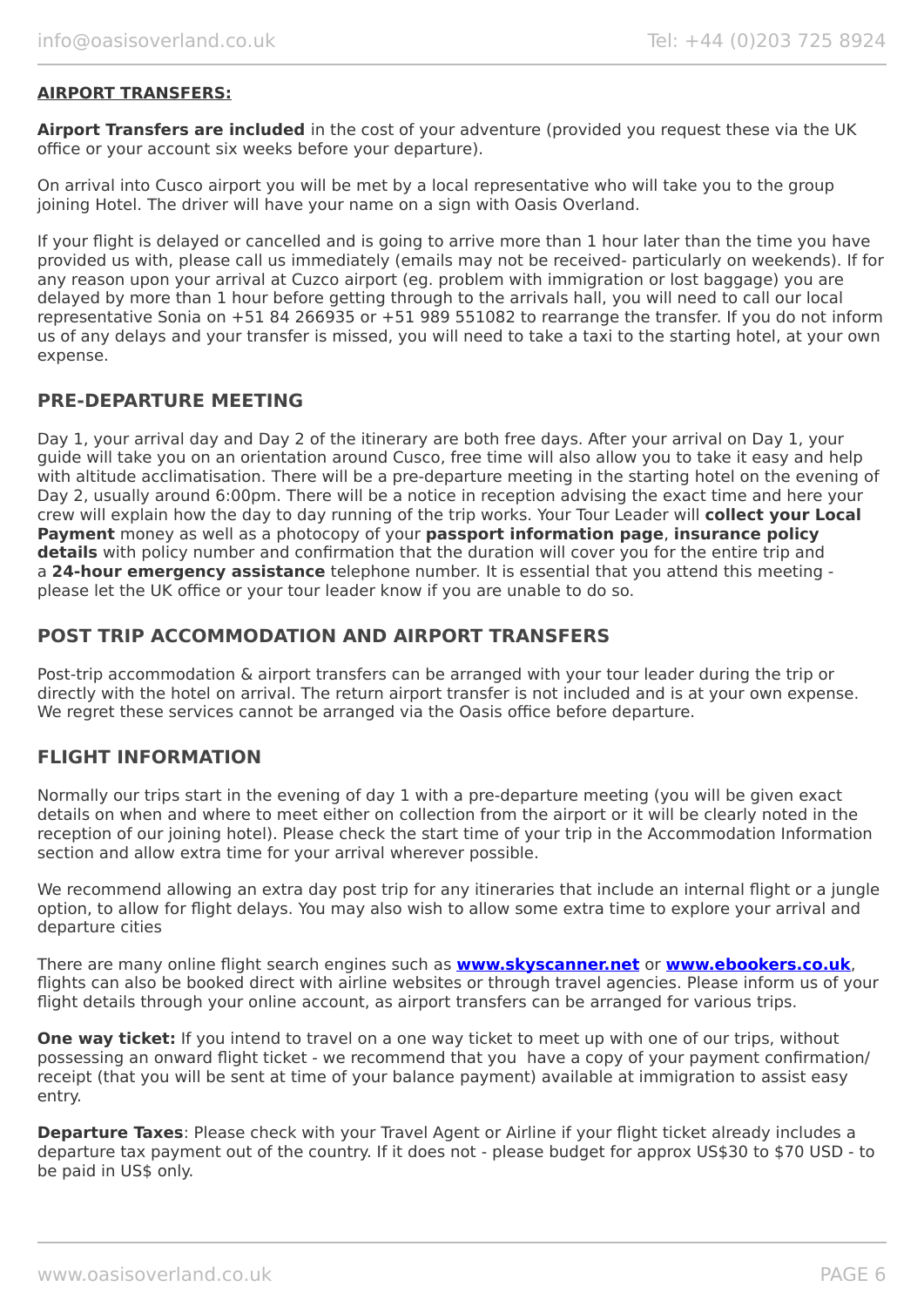# **PASSPORTS**

Your passport must be valid for at least 6 months AFTER your trip finishes. This is a general requirement for all of the countries we travel to on our trips.

If you have dual nationality you can only use one passport for the entire trip. It is your responsibility to ensure you have all the relevant visas you require.

Please bring 2 photocopies of your passport details to give to your tour leader.

As a guideline, you will need at least 1 blank page per country in your passport, (for the 31 weeks Trans South America, you should allow at least 13 blank pages).

**Inca Trail Trek** – you will need to provide your passport details to apply for your Inca trail trekking permit, please enter these correctly on your booking form. If you are intending on renewing your passport then please let us know at the point of booking. In order to trek you will need to be in possession of both your passport and your permit – and the passport details have to match otherwise the permit issuing authorities will not let you trek.

# **VISAS**

The information below is to be used only as a guide and may change without prior notice. It is advisable to contact the relevant embassy in plenty of time before the trip departs to check the current visa requirements**.** It is **your responsibility** to ensure you have all the relevant visas you require**.**

#### **Visas must be paid for in USD cash ONLY.**

On arrival to countries in South America, you will be given an 'Immigration card'. It is important that you keep this with your passport during your entire stay in the particular country as it is needed for departure. Failure to produce this immigration slip can result in a fine.

**Transiting via the USA -** Travellers who are flying to South America via the US will require either a US visa or for certain nationalities an Electronic System for Travel Authorization (ESTA) to take advantage of the visa waiver programme. These can be processed and paid for **[here](https://esta.cbp.dhs.gov/esta/)**.

If you have travelled to Iran, Iraq, Sudan, Syria, Libya, Somalia or Yemen since March 2011 you will not qualify for the ESTA and must apply for a visa.

It is very important you establish your ESTA eligibility and have the correct documentation before departing, as if you do not have the right authorisation upon checking in at the airport you may not be permitted to travel.

For more information on other nationalities & visas checkout **[www.projectvisa.com](http://www.projectvisa.com/)**

#### **Peru**

Passport Holders from UK, Ireland, Australia, New Zealand, USA, Canada and most EU countries will not require a visa to enter Peru.

Passport Holders from other countries, will need to check the current visa requirements with the relevant consulate, and whether you need to obtain the visa in advance.

**Inca Trek** – you will need to provide your passport details to apply for your Inca trekking permit, please enter these correctly on your booking form. If you are intending on renewing your passport then please let us know at the point of booking. In order to trek you will need to be in possession of both your passport and your permit – and the passport details have to match otherwise the permit issuing authorities will not let you trek.

#### **Bolivia**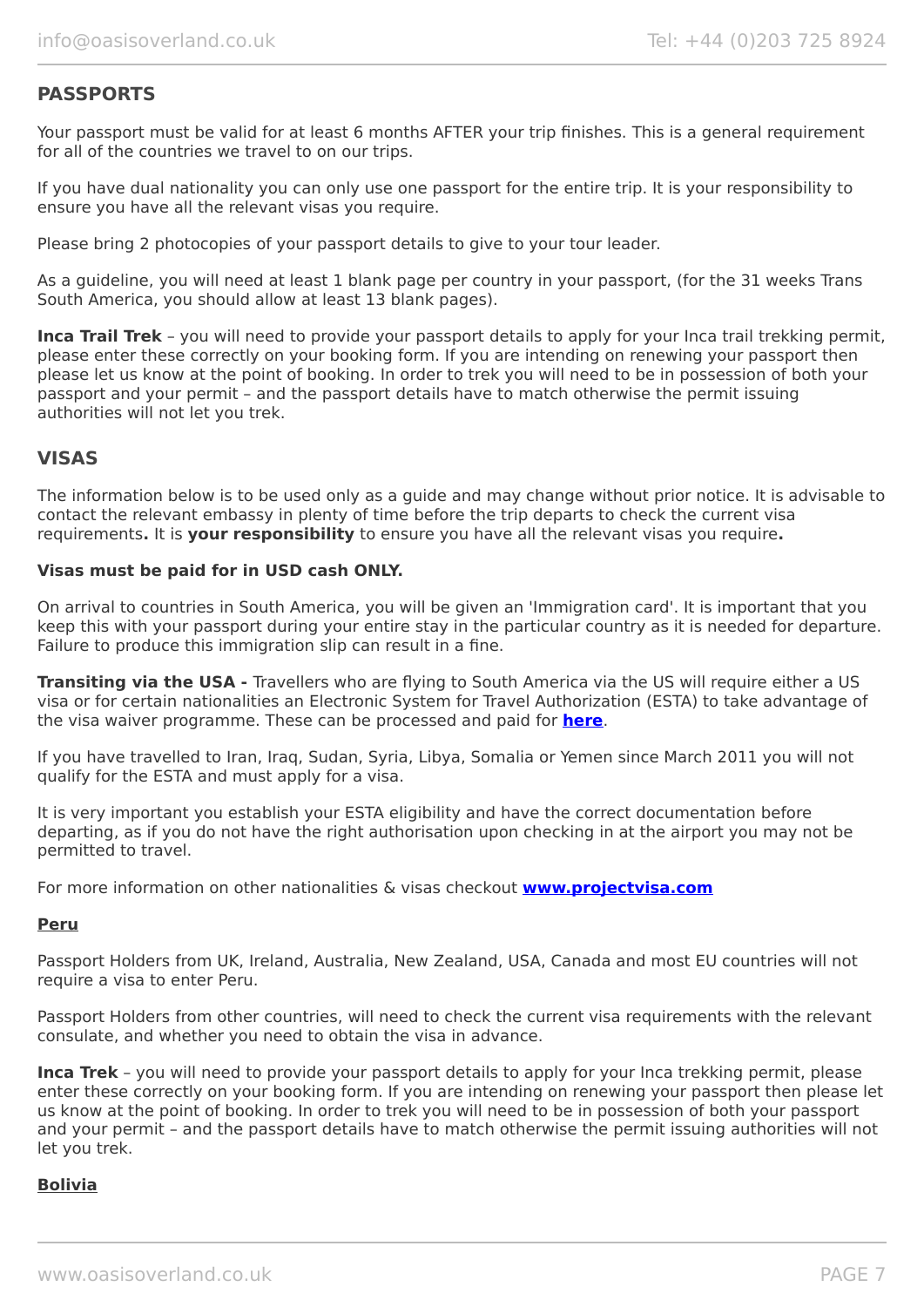Passport Holders from UK, Ireland, Australia, New Zealand, Canada and most EU countries will not require a visa to enter Bolivia.

**American passport holders** will require a visa to enter Bolivia, you can purchase these upon arrival for approximately US\$165. You will need one passport-sized photograph (3cm x 4cm), a colour photocopy of the passport information page, a copy of your yellow fever certificate, paper copy of your trip booking confirmation and a bank statement. For travellers joining one of our **Regional Explorers in Peru and Bolivia** you may wish to obtain this visa in advance.

Passport Holders from other countries, will need to check the current visa requirements with the relevant consulate, and whether you need to obtain the visa in advance.

# **VACCINATIONS AND HEALTH**

It is possible that you may require some vaccinations for your trip, depending on the areas that you are visiting. As we are not medically trained, we are unable to give detailed advice on vaccination requirements, so please use the information below as a guide only. We have worked closely with **Nomad Travel Clinics** for many years and they offer Oasis travellers a **10% discount** on vaccinations, antimalarial drugs, first aid items, clothing and equipment, just enter discount code OASIS1000 at **[www.nomadtravel.co.uk](http://www.nomadtravel.co.uk/)**. Alternatively you can check out the **[fit for travel website](http://www.fitfortravel.scot.nhs.uk/home.aspx)** for more travel health information or consult a reputable travel clinic or your GP for information and advice. We suggest that you allow at least 8 weeks to get all your vaccinations.

**Yellow Fever** - Being vaccinated against Yellow Fever and having a valid certificate and a photocopy is deemed compulsory in some countries we visit, especially at certain borders and are needed if you are entering from an infected country. You can view a list of countries requiring a certificate through the World Health organisation **[http://www.who.int/ith/ITH\\_country\\_list.pdf](http://www.who.int/ith/ITH_country_list.pdf)** 

**Rabies** - Vaccinations are regularly advised for many countries that we travel through - especially if time and money are not a deterrent.

**Malaria** - In some of the areas we visit there is a risk of contracting Malaria. You must be aware that whatever malaria prophylactics you are taking, they only offer partial protection. They must be coupled with your own physical efforts against being bitten - which is the best prevention. Malaria-carrying mosquitoes come out at sunset so from this time you should wear long sleeves and trousers. Exposed skin, especially ankles, should have insect repellent containing 'Deet' applied to them. Your crew will advise on where the worst affected areas are on the trip. There are a number of prophylactic malaria treatments on the market & requirements change. It is also wise to take a sample of whichever prophylactic you choose, a few weeks before you leave. This way you may determine early on if you have any adverse reactions so you can change the regimen if necessary. Please consult a reputable travel clinic or GP for advice. For more information visit **[www.nomadtravel.co.uk](https://www.nomadtravel.co.uk/) or [www.fitfortravel.scot.nhs.uk](http://www.fitfortravel.scot.nhs.uk/)**

Medical advice should be taken particularly if you are visiting the jungle in either Ecuador or Peru, the Brazilian Pantanal or Iguazu Falls in either Argentina or Brazil as part of your trip.

**Altitude sickness** - This is caused by thin air (due to lack of oxygen) and can affect anyone arriving at high altitude (above 3000mtrs). The symptoms are headaches, dizziness, shortage of breath and possibly nausea. To avoid this or alleviate the symptoms make a point to acclimatize by arriving into a high altitude destination a few days early and make sure you do not over exert yourself, rest for a few hours, avoid drinking alcohol, smoking, large meals and drink plenty of water.

As we are travelling mostly by land (as opposed to flying into a high altitude location) we should acclimatise gradually, and so avoid 'soroche', mountain sickness.

**Dengue** - Unlike the malaria mosquito, which bites at night, the dengue carrying mosquito bites during the day. Some areas we travel to do have occasional outbreaks & it is therefore advised that you take care not to be bitten during the day as well as at night. There is no vaccine available.

**Health** - To join our trips you should be in good general health. Your medical insurance company must be told if you have any pre-existing medical condition / allergy or if you are on any regular medication,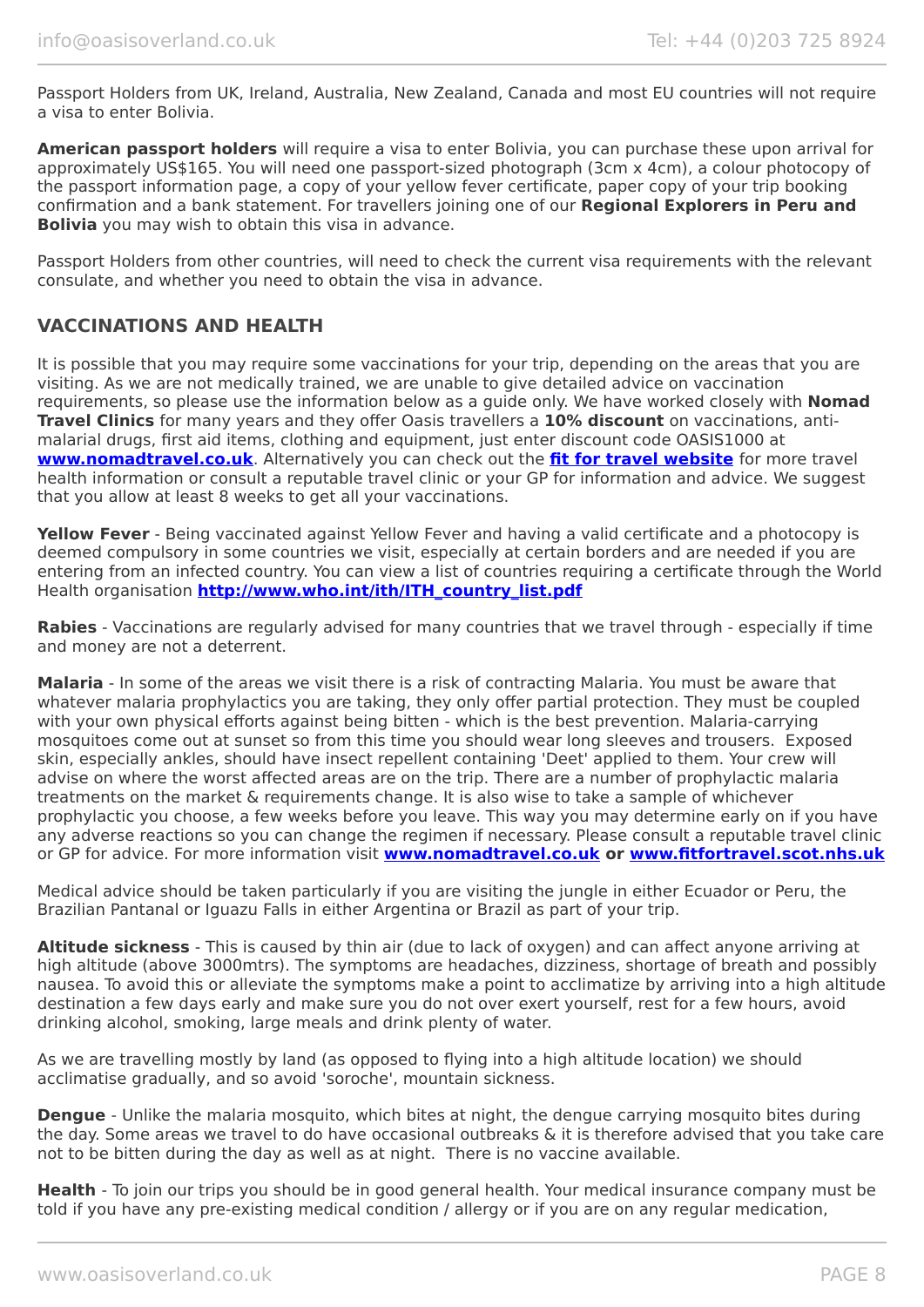otherwise you may not be covered under your policies for these. Our crew will need to know of any medication or conditions you may have. For general health advice log onto **[www.nathnac.org/travel/](http://www.nathnac.org/travel/index.htm)**

# **TRAVEL INSURANCE**

It is a compulsory requirement that you have adequate travel insurance before you join any Oasis Trip & at the very least are insured for all necessary medical & repatriation costs incurred.

You will be asked to provide the following details in **My [Oasis Account](https://oasisportal.eecsoftware.com/)** if you have not already done so: travel insurance name, insurance policy number & insurance emergency telephone number. You will also be required to give a copy of your policy with this information to your Tour Leader on arrival with confirmation that the policy duration is sufficient to cover you for the entire duration of your trip. It is also wise to leave a copy of your insurance policy with a friend or relative for safe keeping.

We believe that your safety and holiday enjoyment are very important. It is a mistake to think that "it will never happen to me". It is also very important that you are covered for all the activities that you may wish to undertake while on our trip. It is extremely important that you check the full extent of your cover related to 24 hour Medical Emergency Assistance. In the event of you needing medical treatment you want to know that you have the best cover available to you. Your policy should include adequate Medical Emergency and Repatriation cover as well as Cancellation, Baggage and Personal Liability cover. You need to be aware of EXACTLY what activities your policy covers you for. Please note that skiing is not usually covered in most insurance policies.

We offer tailor made Overland Adventure Travel Insurance that covers most of the adventure and sporting activities on our trips.

For further information on the insurance we offer, the activities covered and costs, check out the **[Travel](https://www.oasisoverland.co.uk/travel-insurance) [Insurance](https://www.oasisoverland.co.uk/travel-insurance)** section of our website. You can purchase our insurance by logging into **[My Oasis Account](https://oasisportal.eecsoftware.com/)** and click 'Buy Insurance' or through the following **[link](https://www.campbellirvinedirect.com/oasisoverland/)**.

# **MONEY, BUDGETS AND LP**

#### **Local Payment (LP)**

LP is part of your overall trip payment and is the most cost effective and practical way to get hard currency to South America to pay for a variety of your day to day local costs (i.e. all meals prepared by the group, hostel/hotel fees, gas, and certain activities listed on the trip page) which cannot be pre-paid from the UK. It is a guaranteed amount, set before your trip departs, and unlike 'group kitty' systems we will not ask you to contribute more once the trip is underway.

**Please note:** Your LP is payable to your Tour Leader on the morning of departure in US\$ Dollars CASH ONLY. Make sure that all your notes are in good condition. Old, torn or marked notes are often refused by the banks and we will therefore be unable to accept them either. Please do not bring all of your Local Payment in US\$100 notes and also make sure that they are post 2013 and do not have a serial number starting with CB**.**

#### **How to bring your currency?**

Past Oasis travellers have fed back that they have felt, as a general rule it is best to bring your money in a combination of cash US dollars, pre-paid travel currency cards and debit/credit cards.

**Make sure that all your notes are in good condition. Old, torn or marked notes are often refused by the banks and shops. Please ensure your notes are dated post 2013** and do not have a serial number starting with CB. When buying US Dollars before you travel it is best to ask for clean notes with no tears or markings. It can be difficult using US\$100 bills in Ecuador, Peru and Bolivia so if possible, bring US\$50 bills for these countries. Some travellers worry about carrying so much cash with them, however all Oasis Overland trucks are equipped with an onboard safe for the security of your money and passport. Please also remember that Visas, where required, need to be paid for in US dollars cash only.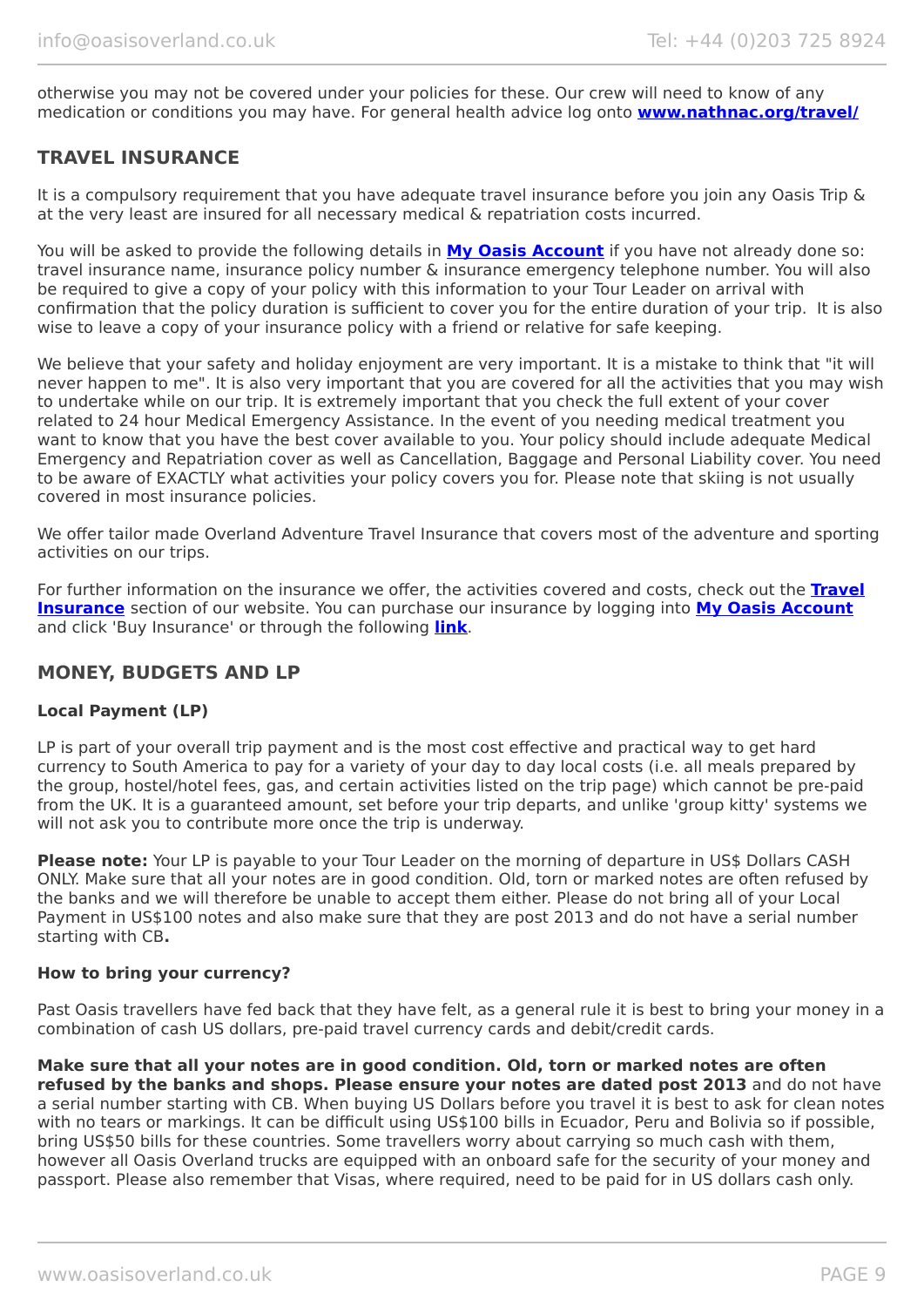# **Spending Money**

From past trips and traveller feedback US\$150 to US\$200 per week should cover costs such as some meals out (on average 50% of meals on the trip are supplied), soft drinks and beers, email & communications, souvenirs and other general spending. Personal spending habits & budgets differ greatly from person to person. Budget on visa costs and optional activities separately (see visa section above & optional excursions page) & allow extra for your Local Payment contribution. There is often a departure tax payable in the airport, so allow up to US\$50 for this.

#### **Changing money**

Change your money only at banks, hotels, airports or forex bureaus. It is illegal to change money on the street, as these people will normally be opportunistic thieves or undercover police. Your crew will advise you where & when you can change money & with what means. It is also a good idea to have a small CASH emergency fund, to allow for the unexpected.

#### **Credit & Debit Cards**

If you are intending using your credit or debit card, we suggest taking more than one card with you as you may find that your card is not accepted in the first ATM you try. For credit and debit cards Visa is best. Mastercard and American Express are generally not accepted throughout South America. We recommend that you inform your bank that you will be using your card abroad to avoid it being blocked.

#### **Pre-Paid Travel Currency Cards**

These cards are similar to normal Credit and Debit cards but they can be pre loaded with cash before you travel with a set amount allowing you to withdraw this cash using the card at normal ATMs. It is a more secure way to access cash on your trip, but again do not rely on these as your sole means of funds on a trip - (please refer to the ATM section). Several banks and companies now offer these cards, but be sure to look into the rates for withdrawing cash when making your decision. When using these cards abroad you will use them to withdraw the local currency from an ATM and not the currency that you loaded onto the card.

#### **ATMs**

These are available in most major cities along our route and allow you to withdraw local currency only. We discourage you from relying on your ATM card as a primary source of funds in case it is lost/stolen/ swallowed, or the machine isn't working. In some destinations we probably won't even see a bank or ATM for days on end. Even where do find them, they cannot always be relied upon - things change, and ATMs don't always work! Besides memorising your PIN, it is also important to be aware of your daily withdrawal limit and bank withdrawal costs.

#### **Tipping**

Tipping in South America is customary and often expected, and local attitudes towards tipping are different to what we are used to in the West. It is often more than a reward for services well done but as wages are extremely low, it is an accepted means of supplementing an income. As a general rule, tipping around 10% of the total bill in restaurants is a good guide, and the same amounts usually apply for activities and excursions.

Because it can be difficult to know what to tip, and as it has such importance in some areas both economically and culturally, there may be times and activities for which your crew will make it clear what level of tipping is 'customary/expected'. They may also be quite enthusiastic or assertive in encouraging you to take account of these suggestions. This is motivated by the knowledge of how important tipping can be, and the offence or confusion that can be caused when local people are tipped poorly. In the end, tipping remains at the discretion of the individual, but our crew will continue to advise on normal rates, and we would ask you to carefully consider the economic or personal impact of being seen to 'under tip'. We know that many who travel with us are on a tight budget, but ask you to remember that those we work with locally may also face financial hardship, and also work very hard to try to give you unrivalled service/experiences.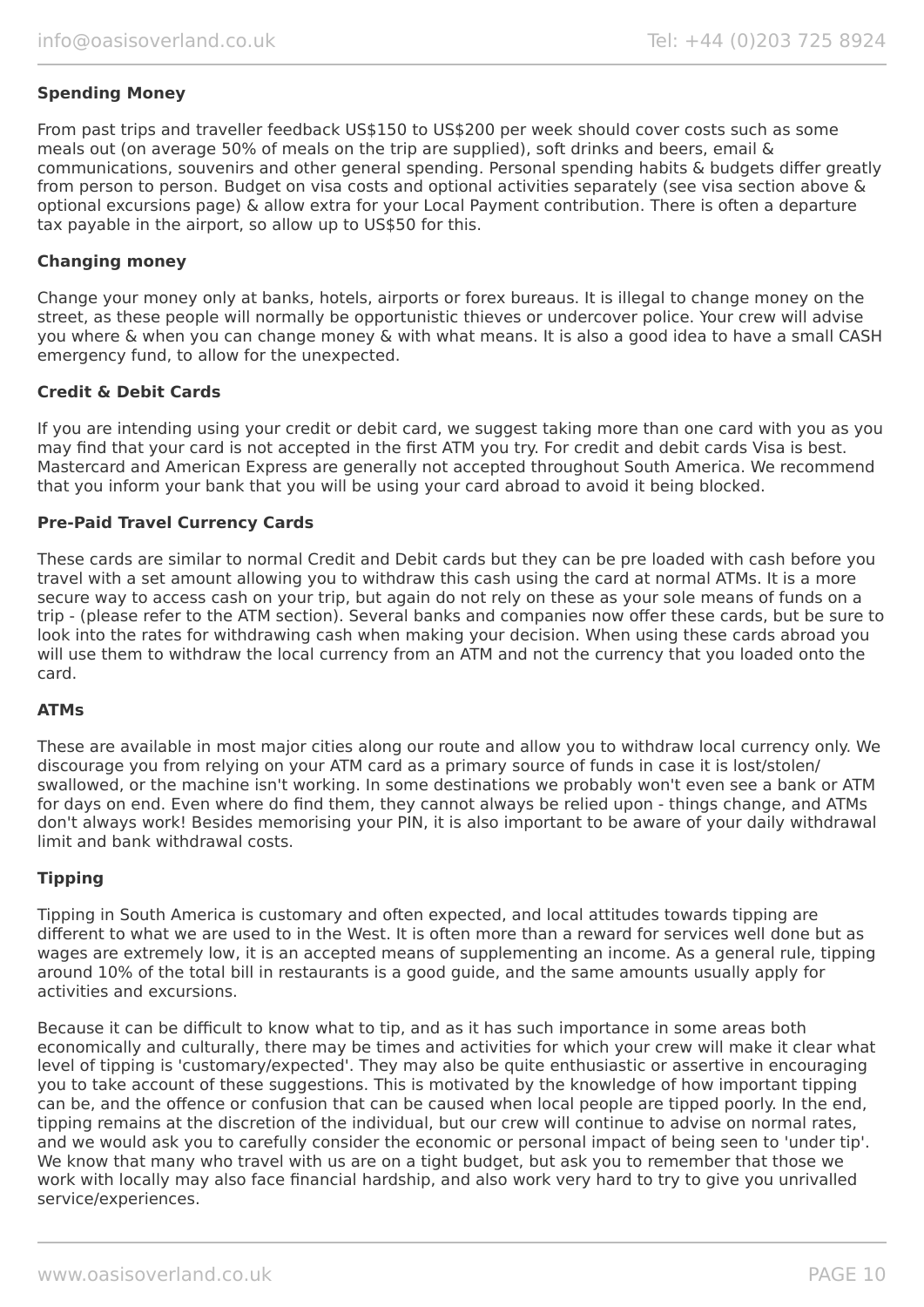As a very rough guide, we would suggest that you budget for an amount equal to 10% of the local payment for your trip, plus 10% of the cost of any of the listed optional excursions that you wish to do. The amounts you end up tipping may vary from a rigid 10%, but hopefully this will help you budget in general.

On the Inca Trail, your crew will advise you what the expected tipping amounts are before the trek. It may seem unusual to be asked to tip before receiving a service, but the tips are a crucial part of the income for the guides, cooks and porters, and it is important that this gets shared out equally and fairly between them, so you can expect your Oasis Tour Leader to take an active role in ensuring it is done in the correct manner. The tips are usually spread out by the Tour Leader and then given to the travellers to hand out on the last day of the trek.

In the past we have been asked by travellers about tipping your Oasis Crew. If you choose to do this, it would be budgeted separately from the above. Our guys work very hard at making your trip a great travel experience. Working overseas can often be challenging and they are pretty much on call for you 24 hours a day, so it's appreciated as a thank you for hard work and good service, but of course not mandatory. Our suggestion is to budget around US\$1, per person, per day.

# **CLIMATE**

The climate in Peru, Bolivia and Ecuador is varied, from hot and humid in the Amazon Jungle, to cold nights at altitude on the Inca Trail. It is best to prepare for a variety of weather conditions, as it can be quite unpredictable!

Peru has three different climates: the coastal area is an arid desert climate, the Andes have a sub-tropical weather system and can vary according to the altitude, and the Amazon rainforest is tropical. Year-round, the coastal area gets hot during the day and cooler at night; rainfall is rare. During the winter months of April to November the coastline, including Lima, is usually covered by a near-permanent mist, though inland this burns off to allow the sun to break through and hotter conditions. In the Andes, during the European summer months of June to August it is generally warm and pleasant during the day and cold at night, again with little rain. November to April are the rainy season with tropical afternoon showers and higher temperatures. In the Amazon Jungle tropical showers are common on most days in the afternoon, and it is hot and humid year-round.

In Bolivia similar to Peru you will also experience the sub-tropical weather system which will vary according to the altitude, and the Amazon rainforest is tropical.

Quito in Ecuador enjoys a year-round spring-like climate. The Galapagos is generally dry and bright from June to December, with some afternoon shower being drawn from the south, while the months from January to May tend to be more tropical, with more cloud and heavier showers and generally warmer temperatures.

# **WHAT TO TAKE**

The less you take the less you have to pack, wash & lug home & you can always pick up extras along the way. Most people make the mistake of bringing too much gear. Clothes washing or laundry facilities will be available at least once a week. You will be travelling in the heat & camping in the cold, so bring clothes for all climates; rough stuff is best. Pack according to season: use the climate guide above (remember, nights are cold in deserts and the mountains). Make sure that you bring your gear in a 70 - 90 L rucksack or holdall - suitcases are not suitable.

Sleeping Bag - 4 season bag, (can be hired locally where required - subject to availability, but most people prefer

#### **Equipment Toiletries - Most available to buy on trip**

• Soap, shampoo, toothbrush/paste, antibacterial hand wash, lip balm &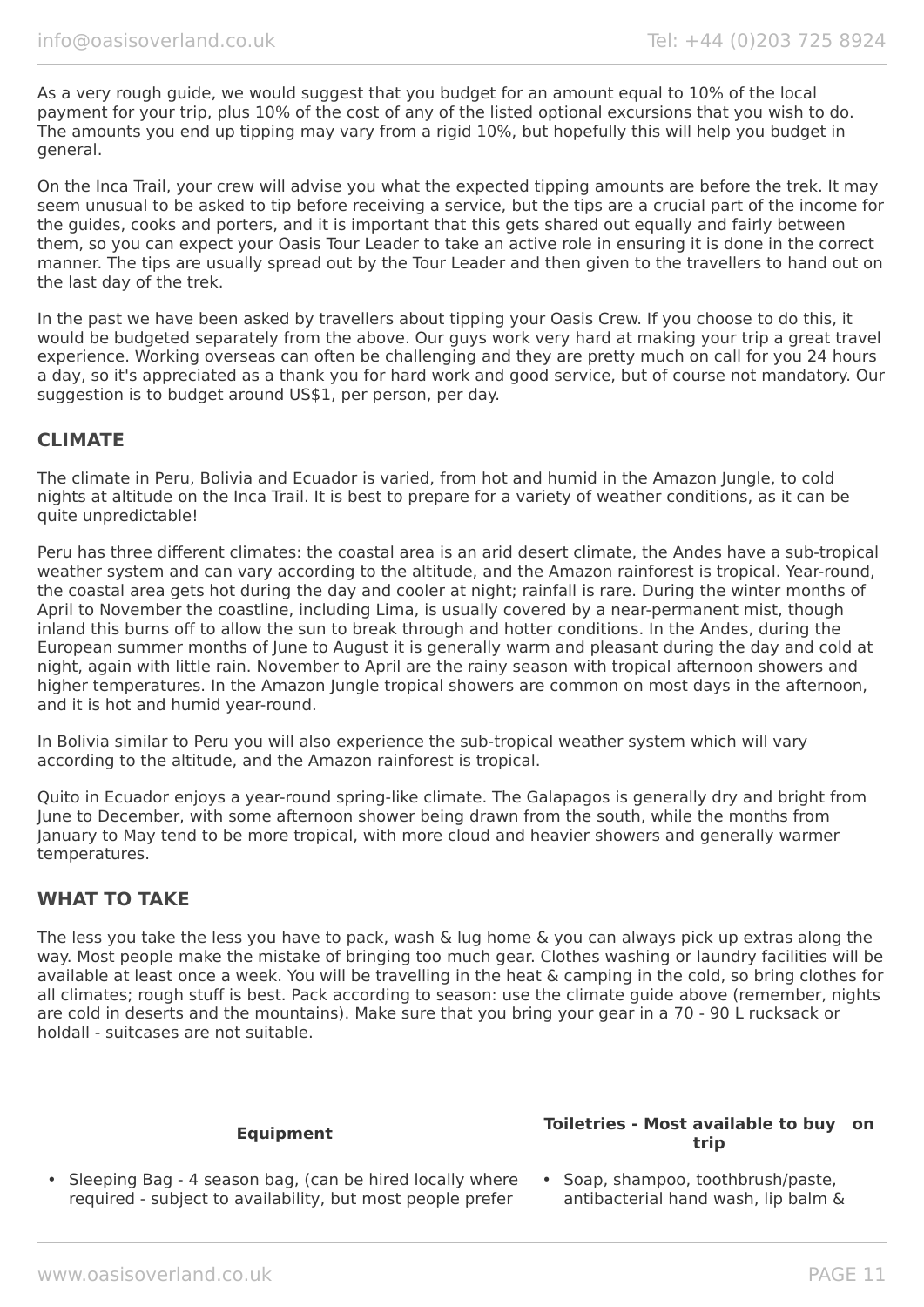to bring their own) & sleep sheet

- Small day-pack or small bag to carry daily items
- Soft rucksack, holdall or suitcase
- Water bottle for personal use we recommend Water-to- Tampons (can buy in most places) Go (see below Responsible Travel)

- One pair of trainers or boots
- Sandals/flip flops/jandals/thongs
- Underwear/socks
- T shirts/shirts
- Shorts/swimwear
- Jeans/trousers/jog pants/leggings
- Skirt or dress
- Sweat shirt/jumper
- Jacket/fleece & waterproof jacket

moisturiser

- Sun block 35 + after sun, hat & sun glasses
- 
- Contraception

#### **Clothes Personal Effects**

- Camera with protective case, spare batteries, film/memory card
- Torch and spare batteries (head torch is best)
- Travel adaptor plug/charger (for cameras and mobile phone batteries)
- Money belt
- Personal stereo iPod/MP3 etc
- Towel and/or sarong

#### **Recommended Medical Kit List**

- Antiseptic ointment/Antihistamine cream & tablets
- Nurofen or equivalent pain-killer
- Eye-drops/bath
- Anti-diarrhoea treatment
- A couple of bandages (elasticated & triangular)
- Medication for personal allergies/asthma etc
- Insect repellent containing Deet
- Re-hydration sachets/vitamin tablets
- Assorted plasters
- Some suitable antibiotics as recommended by your doctor for infected cuts or to treat severe dysentery

#### **Please note that in the winter months (June-August) it can be very cold, especially at altitude, so we would recommend that you bring extra layers or be prepared to purchase some when you are in Peru & Bolivia.**

We advise you to bring a small personal medical kit for general everyday use, as well as any personal over-the-counter medicines that you may wish to keep with you. Our Tour Leaders are familiar with the nearest pharmacies, doctors and hospitals throughout the trip if you need to seek medical attention. It will be your own responsibility to carry your medical kit on included excursions and optional activities as some local operators may not have medical kits to hand.

# **PHOTOGRAPHY AND ELECTRICAL EQUIPMENT**

**Cameras (incl. Digital & Video Cameras) -** An easy to use 'point and press' will get you some good photos. For memorable shots, it may be worthwhile investing in an SLR camera, but be sure to get some practice in before the trip! Most towns and cities have internet cafes where you can download onto CD/ internet sites - but don't rely on it.

**Photography -** Be aware of your surroundings when taking photographs and filming. Some locations will be sensitive or have local laws banning photography. For example it is usually forbidden to use cameras at borders or around government buildings, military installations, bridges and airports or to take photos of local officials. If you do take photos or film where it is not permitted you may find yourself being questioned by irate officials who may decide to confiscate your camera or instruct you to delete all the images/footage on your device. If in doubt ask for permission, or if there is no-one to ask use some common sense.

**Drones -** As the use of drones becomes more common, countries throughout the world are gradually updating their laws and restrictions on usage. The specific regulations will vary from one country to another, so do check the UK Foreign and Commonwealth Office advice for the latest information. As with cameras, use your common sense if you do use a drone and avoid operation in sensitive areas. If you plan to bring a drone on your trip with us please contact us first to ensure there will be a suitable place to store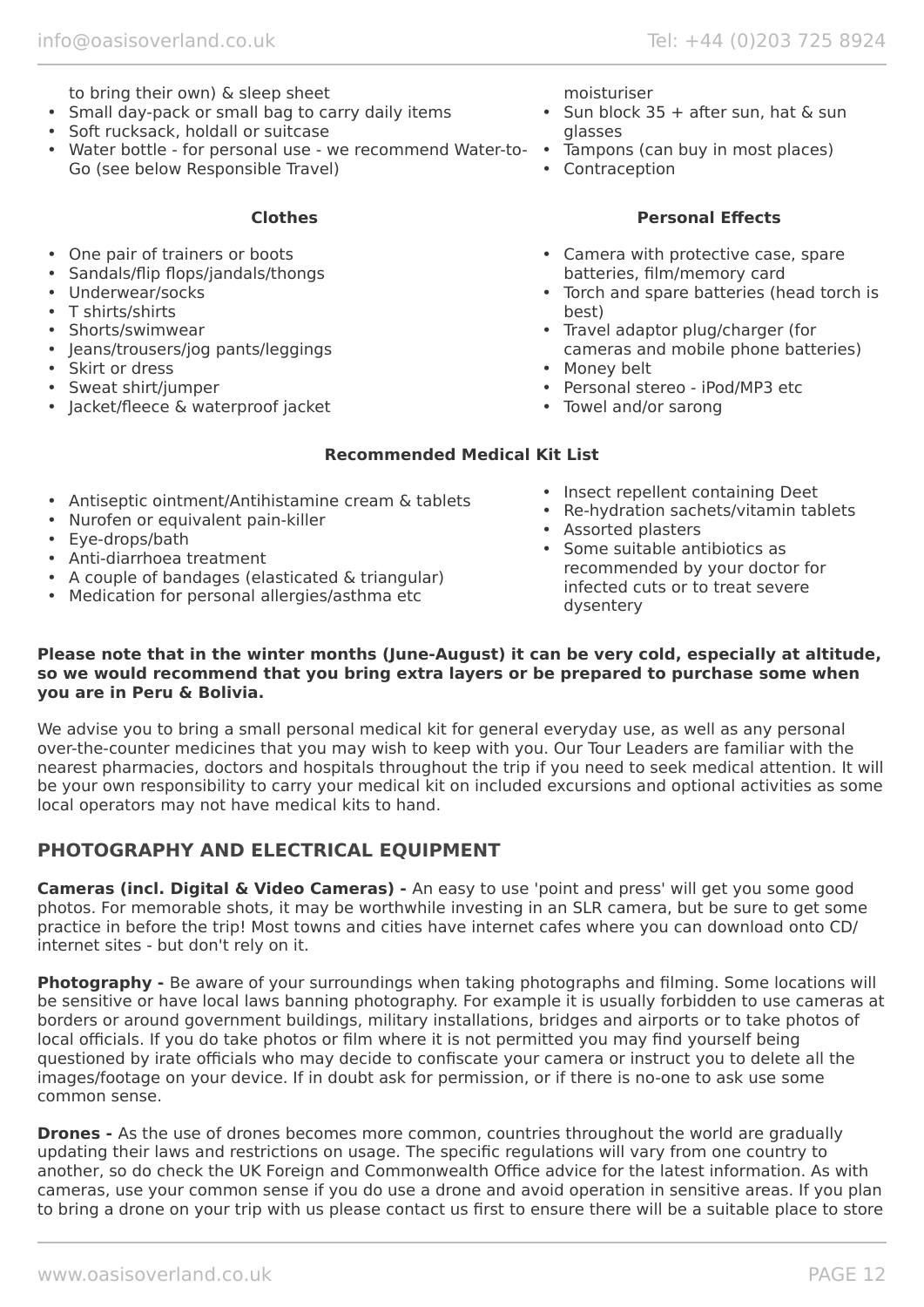#### it while on your trip.

**Electrical charging & power supply -** It may be difficult to find a power source for charging at times, so a spare battery is a must. Log onto **[www.whatplug.net](http://www.whatplug.net/)** for information regarding the different electrical plugs and voltage used in each country.

# **CONTACTING HOME**

The internet and WiFi are readily available in almost every town and city you will visit; most hotels and hostels will have free WiFi as will many bars and cafes. Do bear in mind that the connections can be unreliable and will not always be as fast as you are used to at home. If a lot of people try to use the internet at the same time the speed will be slower still, especially if trying to make Skype calls or upload photos/videos. During periods of the trip where we are camping, internet will be less common.

Some travellers choose to take an unlocked mobile phone with them and buy local SIM cards in each country, allowing them to use mobile data. If you particularly want or need regular internet access this may be a good option. Telephone calls can be expensive usually £1 to £5 for a three minute call.

**Online Diaries** - A great variety of free "travel blogs" are now available online, they are a good way of keeping relatives and friend up to date with what you are doing and a good place to upload photos, collecting messages as well as keeping a record for yourself.

# **RESPONSIBLE TRAVEL**

#### **Before you go**

- Remove unnecessary packaging before you go waste disposal facilities are often stretched or non existent in the places we visit. To avoid unnecessary pollution of local water supplies take environmentally friendly toiletries with you.
- Why not invest in a wind-up or solar-powered torch or media player before you travel or at least rechargeable batteries.
- Learn some of the local language and read up on the local history/culture before you go. You'll get so much more out of your trip.
- Why not pack some pens/pencils exercise books in your rucksack and they can be donated to a local school or project while you're away. You can also purchase these items cheaply, locally which will help local businesses.
- Take a sturdy water bottle with you from home that you can re-use throughout your trip. We carry large quantities of purified water with us on our Expedition vehicles and it is much better for the environment if you drink this, rather than purchase bottled water along the way. (It also saves you money).
- Water-to-Go: Oasis Overland have partnered with Water-to-Go to help reduce the number of plastic water bottles consumed during a trip. Water-to-Go is a filtration system that eliminates over 99.9% of all microbiological contaminants including viruses, bacteria, chemicals and heavy metals from any non-salt water source. Click here and enter the code OASIS15 to purchase your **[Water-to-Go](https://watertogo.eu/partnerships/oasisoverland/)** products at 15% discount. Water-to-Go will then donate a further 15% to Oasis Overland Charity projects.

#### **While you're travelling**

From experience gained in running trips, we have developed our own practical and manageable environmental policy which all of our crew practice on the trips we operate, and they will share this information with you at the start of your trip. We welcome your input on this, plus any new ideas you may have, to improve our existing procedures. As a guide here's a few tips to bear in mind.

- Don't waste water. It is a scarce resource in many of the places our trips visit. On all our Ultimate and Overland Expeditions we carry large quantities of purified water with us. We encourage you to refill your own water bottles from this supply, rather than purchase bottled water along the way-much more environmentally friendly and saves you money.
- Never buy endangered species or endangered habitat products. Apart from the fact of it being illegal it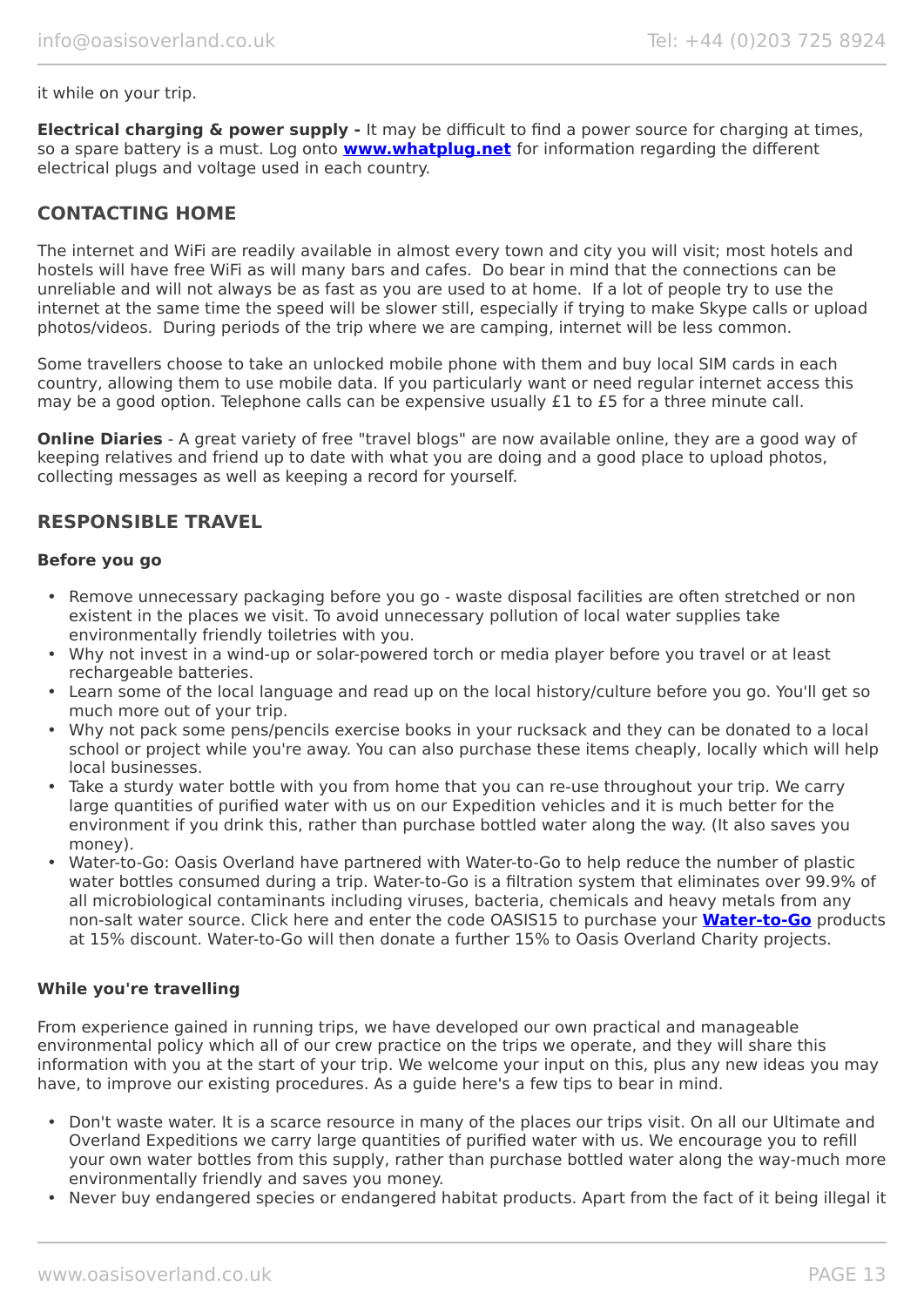also encourages the trade to continue.

- Look after and preserve the areas we visit. Be careful about stepping on coral reefs or trekking on undesignated tracks.
- Buy locally made crafts and products helping to support the local economy.
- Don't feel when bargaining that you have to get the cheapest price possible just for the sake of it. Pay what the item is worth to you & don't worry about what someone else has paid.
- Try the local food and drinks this will help to support local farmers and food sellers. Sitting in a local cafe is also a great way to meet local people.
- Dispose of litter appropriately on your trip. This includes cigarette butts. Not only does litter look unsightly it can be lethal to wildlife.
- Where any toilet facilities exist, however unsavoury they might seem to you, they should be used. Where they do not, always bury your waste and make sure it is never near (at least 30m) a water source.
- When game viewing do not encourage your guides to get too close to the wildlife so that their natural behaviour is impeded.
- Respect local customs, traditions and beliefs of the people in the different regions that you travel through.
- Do not take photos of people, ritual events or special places unless you have asked first. Dress appropriately according to local codes and show respect around religious festivals.
- Recycling is almost non-existent in many of the areas and countries we visit we do the best we can with limited resources & space on our vehicles.
- For books dedicated to travelling more responsibly & ethically see: **[www.tourismconcern.org.uk](https://www.tourismconcern.org.uk/)**

**Community Projects** - Oasis are active in raising awareness and providing support to a number of projects and local schools where we believe we can make a positive difference. More information on the **[projects we support](https://www.oasisoverland.co.uk/responsible-travel/charities-we-support)**.

### **SECURITY**

The UK Foreign and Commonwealth Office (FCO) offer country-specific advice, regarding not only security but also entry regulations, local laws and customs and health. We strongly recommend all travellers visit the FCO website, or the equivalent in their home country, to familiarise themselves with local conditions and issues in the countries they plan to visit before committing to a trip with us. You can view their website [here.](https://www.gov.uk/foreign-travel-advice)

If you have any questions at all about the safety or security of your trip, please do not hesitate to contact us and we will be happy to discuss your trip in more detail.

**In cities** - All major cities have their share of petty crime (just like our cities) and sensible precautions need to be taken. Wearing expensive looking jewellery or watches and carrying cameras will draw unnecessary attention to you. Leave valuables such as passports and excess money in your hotel safe (we recommend carrying a copy of your passport details page at all times). You may find a simple money belt is more discreet than a bag. Always be aware of your surroundings and when approached by people you do not know, use your common sense. At night in cities it's best to use a taxi, rather than walking around the streets, single women in particular need to be careful and we would suggest that it is safer to be in a group.

Oasis does not take responsibility for clients' personal items and we advise you to not take items of value that are not essential for the journey.

# **ADDITIONAL INFORMATION**

#### **The Inca Trail**

We INCLUDE the cost of trekking to Machu Picchu in ALL our trips that visit Peru.

We offer 3 routes - **[Classic,](https://www.oasisoverland.co.uk/classic-inca-trail-information) [Salkantay](https://www.oasisoverland.co.uk/salkantay-inca-trail-information) and [Lares](https://www.oasisoverland.co.uk/lares-inca-trail-information)** - (subject to season and availability), all accompanied by knowledgeable guides and porters.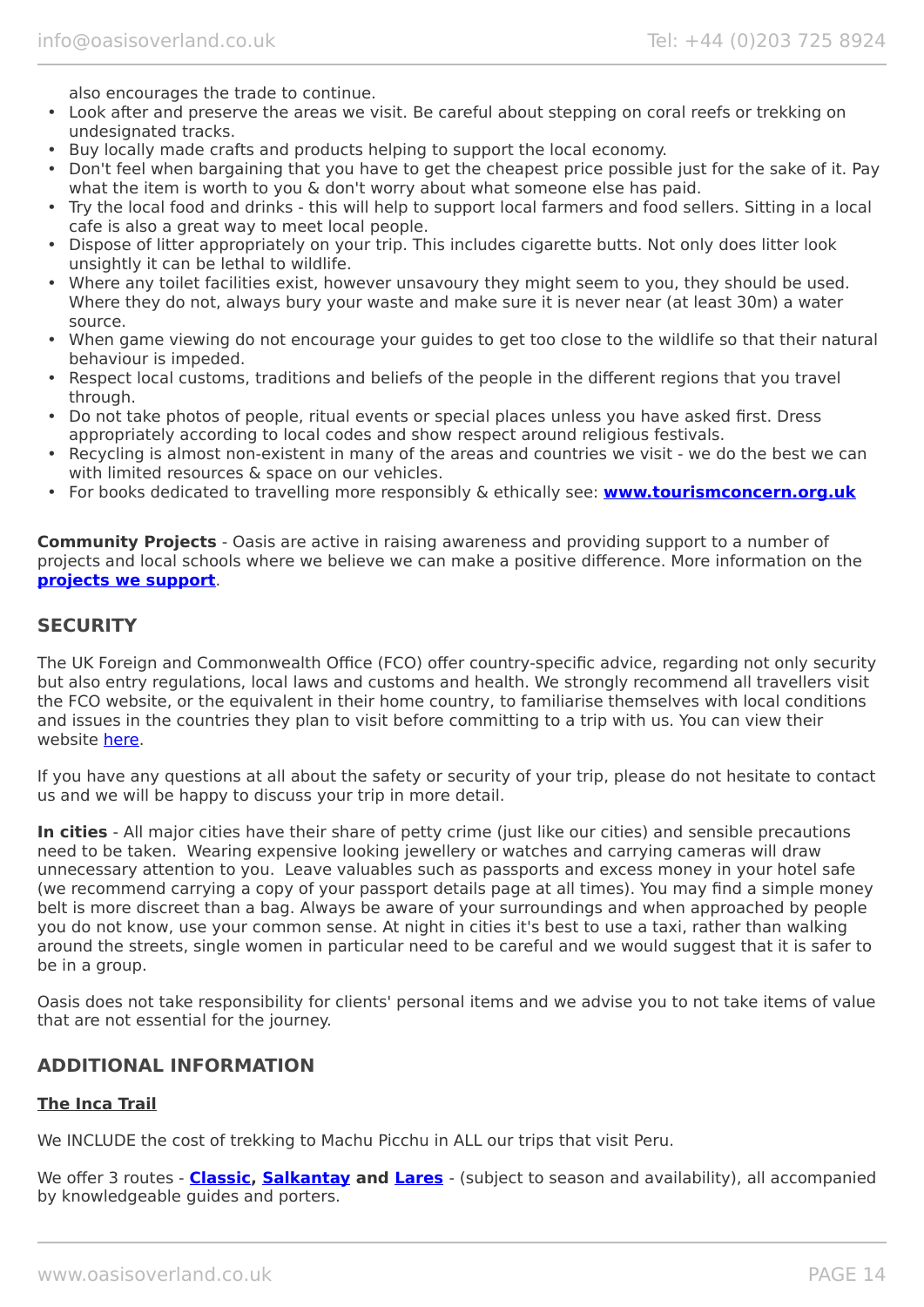Our first choice trek is the Classic trail. As availability is limited we will move quickly after booking to obtain you a permit where possible. It is VERY important to note that as soon as we purchase your permit it is non-transferable, and non-refundable. Your permit will be linked to your passport details, so please make sure you enter these correctly at the time of booking. If you are intending renewing your passport then please let us know at the point of booking. In order to trek you will need to be in possession of both your passport and your permit – and the passport details have to match otherwise the permit issuing authorities will not let you trek. If you need any further clarification then please contact **[southamerica@oasisoverland.co.uk](mailto:southamerica@oasisoverland.co.uk)**

When the Classic trail is not available, we will arrange the Lares trail at no extra charge (subject to minimum 2 people). If you wish to trek either the Lares or Salkantay by choice (or take the train option), you must let us know at the time of booking. An additional fee may be payable, but we will discuss this with you. All of the treks visit Machu Picchu for the day.

For more information about the treks including maps please click below for the three routes and treks: **[Classic](https://www.oasisoverland.co.uk/classic-inca-trail-information) [Lares](https://www.oasisoverland.co.uk/lares-inca-trail-information) [Salkantay](https://www.oasisoverland.co.uk/salkantay-inca-trail-information)**

**Tipping on the Inca Trail** - Before you start your trek, your Oasis Tour Leader will advise you and other travellers of the suggested tipping amount for the guides, porters and cooks on the trek (this applies to the Classic, Lares and Salkantay treks). Tipping is a vital part of the income for the staff who work on the treks, and it is expected. It is not compulsory, but if you choose not to tip it will be viewed suspiciously and negatively by the local staff and as such we respectfully ask all our travellers trekking to pay the requested amount. We are advised by the local operators what the suggested tipping amount is for each trek, and you will be asked to contribute, before the trek departs. It is usually around US\$50 per person, which is then shared out amongst the guides, porters and cooks.

**Porters** - We can arrange a Porter to carry 5kgs of your equipment whilst on the Classic Inca trail, at the briefing the Guide will provide you with a duffle bag to pack your equipment into which will be available at camp each night, this is arranged on trip and will cost an additional \$30 paid locally to your tour leader. Lares and Salkantay treks

**Train Only** - For those who don't fancy trekking at all, there is the option of taking the train to the town of Aguas Calientes, at the base of Machu Picchu, staying overnight in a simple hotel, and heading up to nearby Machu Picchu the next day. This option gives you an extra two nights in Cusco, where we will provide accommodation. If you wish to take the train option you must state this at the time of booking.

**Huayna Picchu** - Some people like to climb the nearby summit of Huayna Picchu during their time at Machu Picchu. One of the main reasons for doing this would be for the view from the top of it over Machu Picchu. Because of its increasing popularity the local authorities have introduced a permit system to control numbers and collect funds from those wanting to do this. Permits can sell out a long time in advance, and you therefore need to request us to purchase you a permit urgently if you want to do this. You can request this by clicking the Huayna Picchu 'add-on' through your account. There are 400 permits available per day currently. Once requested your tickets cannot be refunded or exchanged, as it is arranged with your specific name and passport details.

The ascent of Huayna Picchu is very steep in places and it can take about an hour to the top. It will be your responsibility to be at the entrance point at the right time, and should you be late then you will unfortunately forfeit your opportunity to go up. The climb is done on the same day that you are visiting the ruins at Machu Picchu, so reduces your time wandering around the ruins. Please bear in mind that to get up and down can take around three hours, and is very steep in places. It is not really for those who are unfit, or scared of heights. The path is pretty deteriorated in places so some light scrambling is required.

# **WHAT TO EXPECT**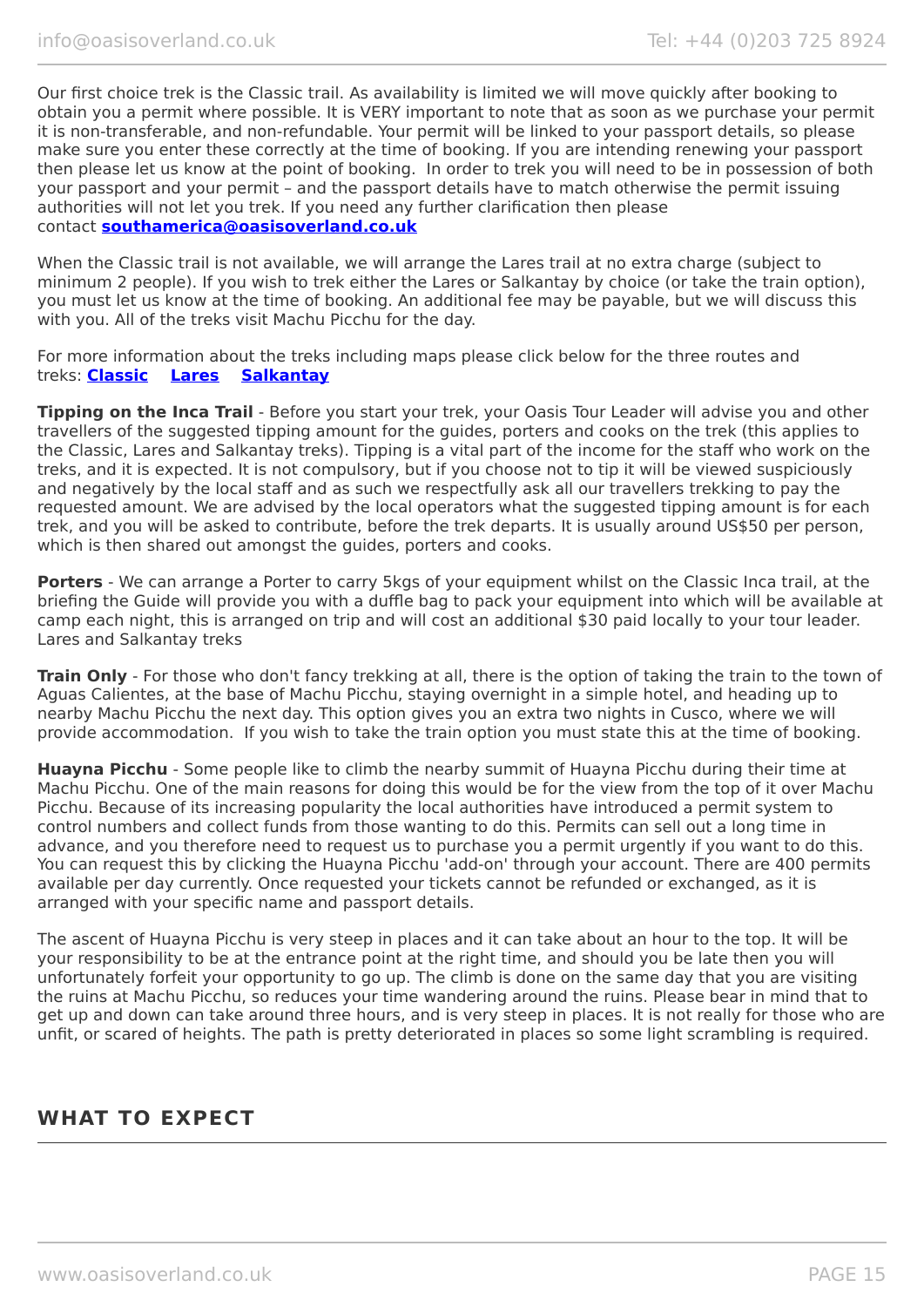# **LIFE ON THE ROAD**

#### **Oasis Tour Leader**

We have one Tour Leader on this trip whose duties are extensive & quite demanding. From organising accommodation, meals, travel arrangements, pre-booking some excursions and guides, to finding the best deals, socializing & making sure all runs as smoothly as possible. While your leader is experienced and knowledgeable about the regions that we travel through they are not tour guides as such. The diversity and extent of the history and cultures in this region is vast. In most historical areas we visit there are trained guides, who offer their services; they have spent many years, and have vast experience at particular sites.

#### **Accommodation**

We use a mixture of local hotels and guesthouses along the way using shared rooms (between 2 people of the same sex from your trip) unless you are a couple or you have requested a specific type of room. It must be remembered that the Hotels we use are an integral part of Peru & Bolivia and can suffer from common problems that can affect all levels of hotels such as, electrical failure, plumbing faults and other technical difficulties and hot water may occasionally be temperamental if a lot of people are using the showers at the same time. This is a possibility throughout all classes of hotels. On our **Family Trips** we use shared rooms, usually with parents in one room and children in another, though we can make amendments to this if requested. Large family and interconnected rooms are not very common in South America; most rooms are singles, twins or doubles.

During the four days Inca Trail hike we camp. Tents are provided and sleeping bags can be hired (see Inca Trail section for more information on the various hikes).

#### **Transport**

We use a mixture of public / local buses and trains, comfortable overnight sleeper coaches, private charter vehicles, boat and several internal flights (on some trips) between cities, allowing you more time to explore.

#### **Meals**

Most breakfasts are included whilst on tour plus many other meals on activities such as the Inca Trek and the Salar de Uyuni. Please check your itinerary for a day by day breakdown. We find that most people appreciate sampling the culinary tastes of South America and class this as one of their favourite pastimes. This is why we do not include every meal - allowing each person the chance to try out some of the local cuisine from markets, restaurants & cafes. At times your Tour Leader may organize a group meal - which is another good way to sample some of the local and international delicacies.

#### **Vegetarians / Vegans / Coeliacs / Gluten & Lactose intolerance**

Our Tour Leaders will always do their best to cater for any dietary requirement or intolerance whenever possible. However we do not cater for fussy eaters. It must be remembered that the variety of dishes available may not be the same as available to meat eaters. If there is anything in particular you require in your diet or because of an allergy or would miss from home, it would be best to bring these with you, due to the high cost and scarcity of these specialised and often imported foods.

Remember when eating out in local restaurants & hotels that vegetarianism or food allergies / intolerances, are still not widely known about or understood by many local people. i.e Vegetarians or Vegans will often be offered fish or chicken in error. Most large towns and cities, or areas used to tourists, will often have more choice but please be aware that it will probably not be as varied as you are used to when eating out at home.

#### **Distance and Time 'En Route'**

Peru is a large country, and on this trip there is a lot of ground to cover. There are a few long drives, but the transport is clean, comfortable and safe, and we make sure that after a long drive we stay in the same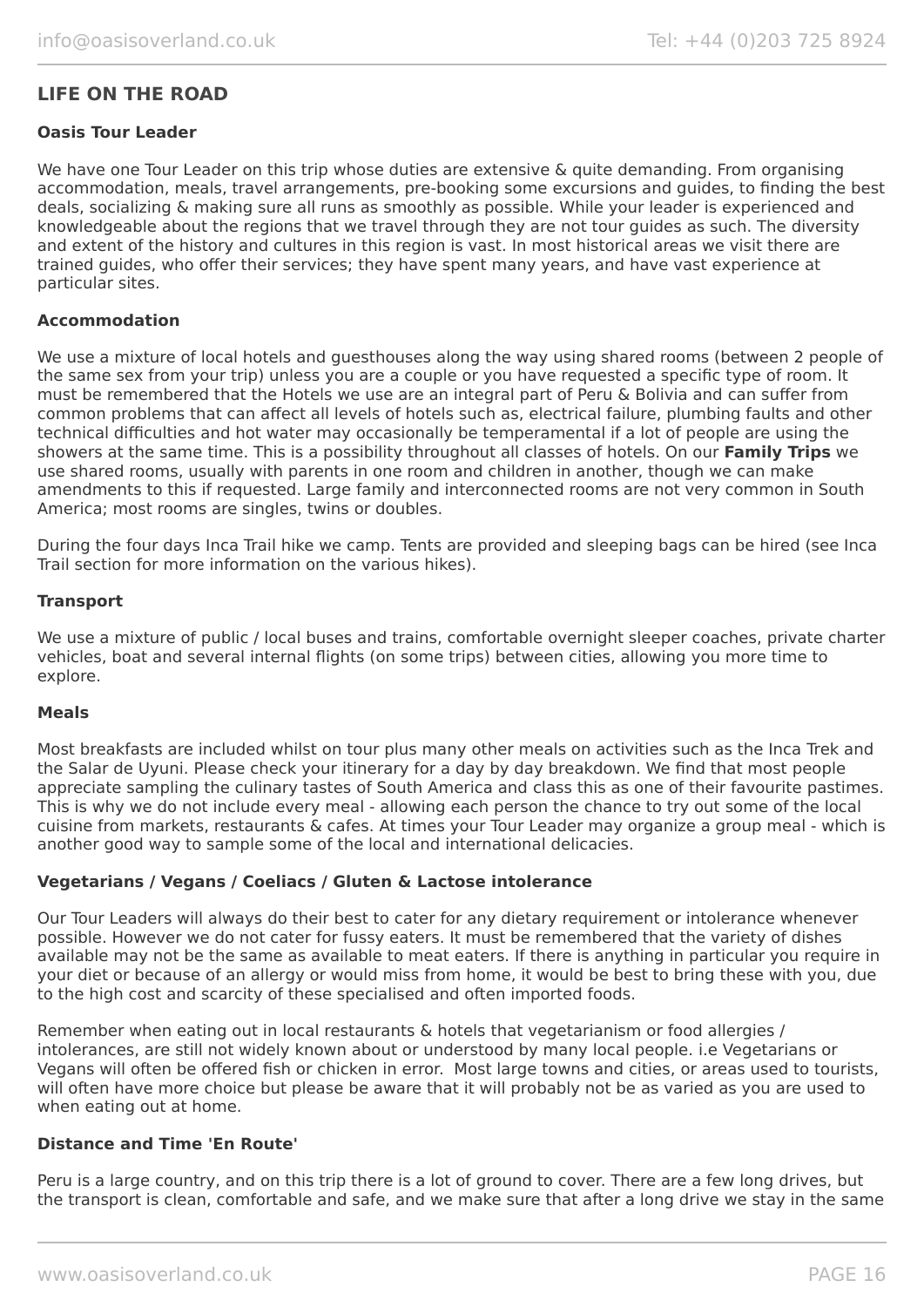place for a few days, for example in Arequipa and Cusco. We also make comfort stops and stop off at sites of interest along the way, where possible, so you don't feel too rushed, even on travel days.

Optional Excursions are paid for on the day and organised during your trip, so you can decide whilst travelling which activity you may want to do. Prices listed are only a guide and may be dependant on fluctuating exchange rates and minimum numbers. Please see below for more details.

# **OPTIONAL EXCURSIONS**

# **PERU**

| <b>Title</b>                          | <b>From Price</b> |
|---------------------------------------|-------------------|
| Sacred Valley Tour                    | US\$25            |
| Cusco City Tour                       | US\$10            |
| Cusco Museum Day Pass                 | US\$20            |
| Museum entrances - Cusco, from        | <b>US\$3</b>      |
| Sacred Valley Tour                    | US\$25            |
| Museum entrances - Cuzco, from        | <b>US\$3</b>      |
| Guide & Staff Tips - Inca Trail treks | US\$50            |
| Cuzco City Tour                       | US\$10            |
| Cuzco Museum Day Pass                 | US\$20            |
| Sacred Valley Tour                    | US\$25            |
| Cusco City Tour                       | US\$10            |
| Cusco Museum Day Pass                 | US\$20            |

# **BOLIVIA**

| <b>Title</b>                      | <b>From Price</b> |
|-----------------------------------|-------------------|
| Day trip to Chacaltaya, from      | <b>US\$95</b>     |
| Gold Museum Entrance Fee - La Paz | US\$1             |
| Madidi National Park Entry Fee    | <b>US\$20</b>     |

We feel that having optional excursions gives a greater degree of flexibility and independence to our group members; independence to decide how much your spending budget can afford; flexibility to decide when and what time of day or with whom to visit a particular site, rather than for example, with the whole group at a pre-ordained time. If you decide not to join a popular excursion, you will have free time to relax or wander off to a market, village or beach, depending on where we are.